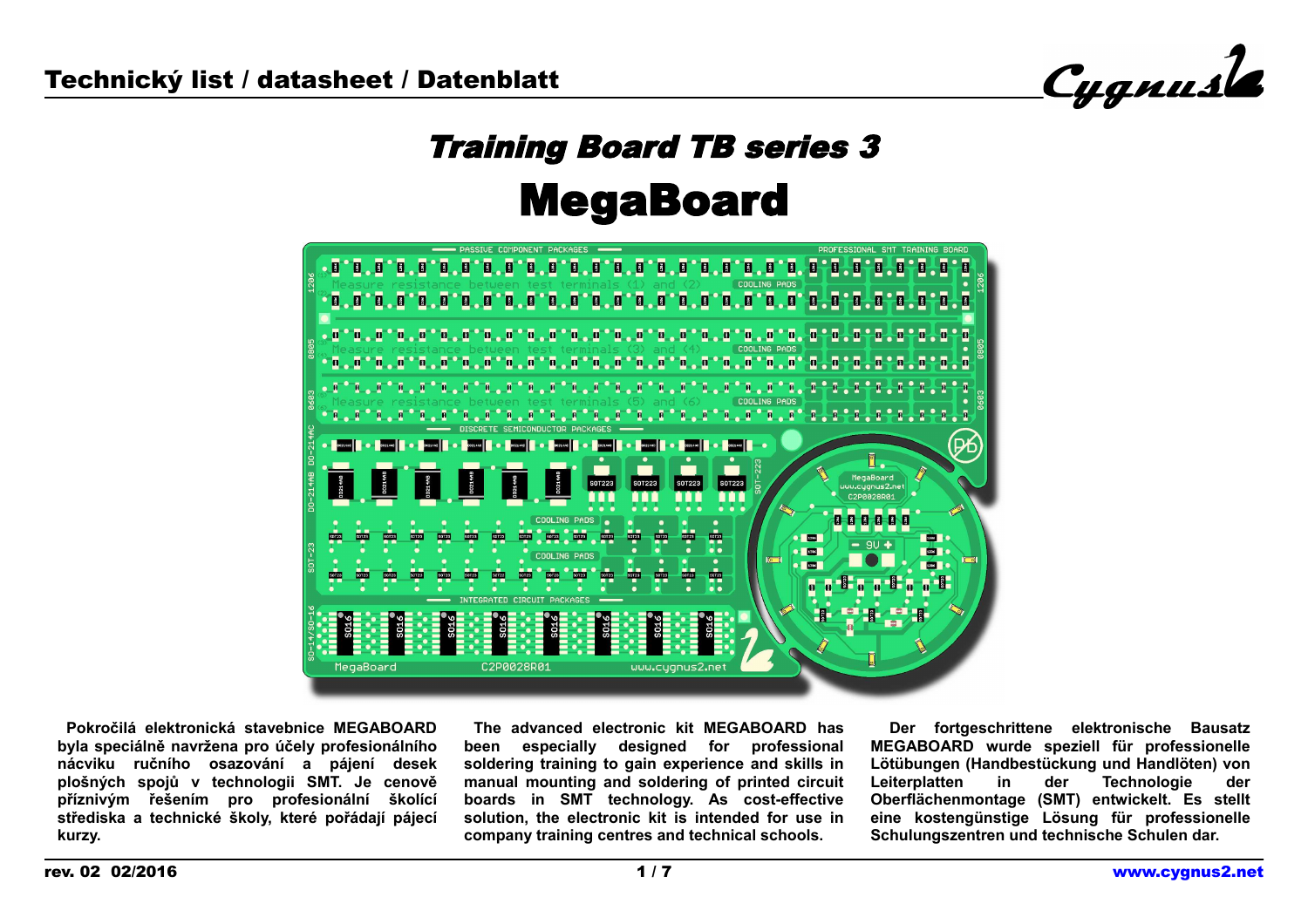**Stavebnice obsahuje širokou škálu pouzder SMD v optimální velikosti a množství, umožňující v krátkém čase osvojení potřebných znalostí a dovedností. SMD pouzdra jsou uspořádána do skupin. Samostatnou skupinou je funkční elektrický obvod pracující po sestavení jako světelný efekt - rotující kolo s 12 svítivými diodami.**

 **Všechny součástky jsou opatřeny měřícími body umožňující elektrický test pájených spojů a součástek a měření průběhu elektrického napětí na libovolné součástce.**

#### **Hlavní vlastnosti**

- ► jednostranná DPS z materiálu FR4 se zelenou nepájivou maskou a povrchovou úpravou HAL
- ► rozměry DPS 160 x 100 mm, tloušťka 1,6 mm
- ► SMD pouzdra typu 0603, 0805, 1206, DO-214AB, DO-214AC, 3014, SOT-23, SOT-223, SO-14 (SO-16)
- ► počet SMD pouzder 278, technologie výlučně SMT
- ► funkce světelný effekt rotující kolo s 12 LED

**The electronic kit contains SMD components in an optimum size and quantity in order to allow gaining experience and skills in a short time. The SMD components are organized into sections. There is a stand-alone section - functional electronic circuit. Once finalized, it works as a light effect - rotating circle with 12 LEDs.**

 **Each component is equipped with test points allowing additional testing of solder points and soldered components and measuring of voltage waveforms on any component.**

#### **Main features**

- ► FR4 single sided printed circuit board with green solder resist and HAL
- ► PCB size 160 x 100 mm, board thickness 1,6 mm
- ► SMD packages 0603, 0805, 1206, DO-214AB, DO-214AC, 3014, SOT-23, SOT-223, SO-14 (SO-16)
- ► SMD package quantity 278, technology SMT only
- $\triangleright$  function light effect rotating circle with 12 LEDs

**Der Bausatz enthält verschiedene SMD Gehäusen in optimaler Grösse und Anzahl, um die notwendigen Erfahrungen und Fertigkeiten kurzfristig zu gewinnen. Die SMD Bauteile sind in Gruppen angeordnet. Eine selbstständige Gruppe ist eine funktionsfähige Schaltung - im aufgebauten Zustand drehendes Licht mit 12 LEDs.**

 **Alle Bauteile sind mit Messpunkten ausgestattet, um die Lötstellen und eingelötete Bauteile elektrisch prüfen und Spannungsverläufe an beliebigen Bauteilen messen zu können.**

#### **Hauptmerkmale**

- ► einseitige Leiterpaltte aus FR4 mit grünem Lötstopplack und HAL
- ► Abmessungen der LP 160 x 100 mm, Dicke 1,6 mm
- ► SMD Gehäusen 0603, 0805, 1206, DO-214AB, DO-214AC, 3014, SOT-23, SOT-223, SO-14 (SO-16)
- ► Anzahl der SMD Gehäusen 278, Technologie SMT
- ► Funktion Lichteffekt drehendes Rad mit 12 LEDs



| typ / type / Typ | objednací číslo / ordering code / Bestellnummer |
|------------------|-------------------------------------------------|
| <b>MegaBoard</b> | C2P0028                                         |

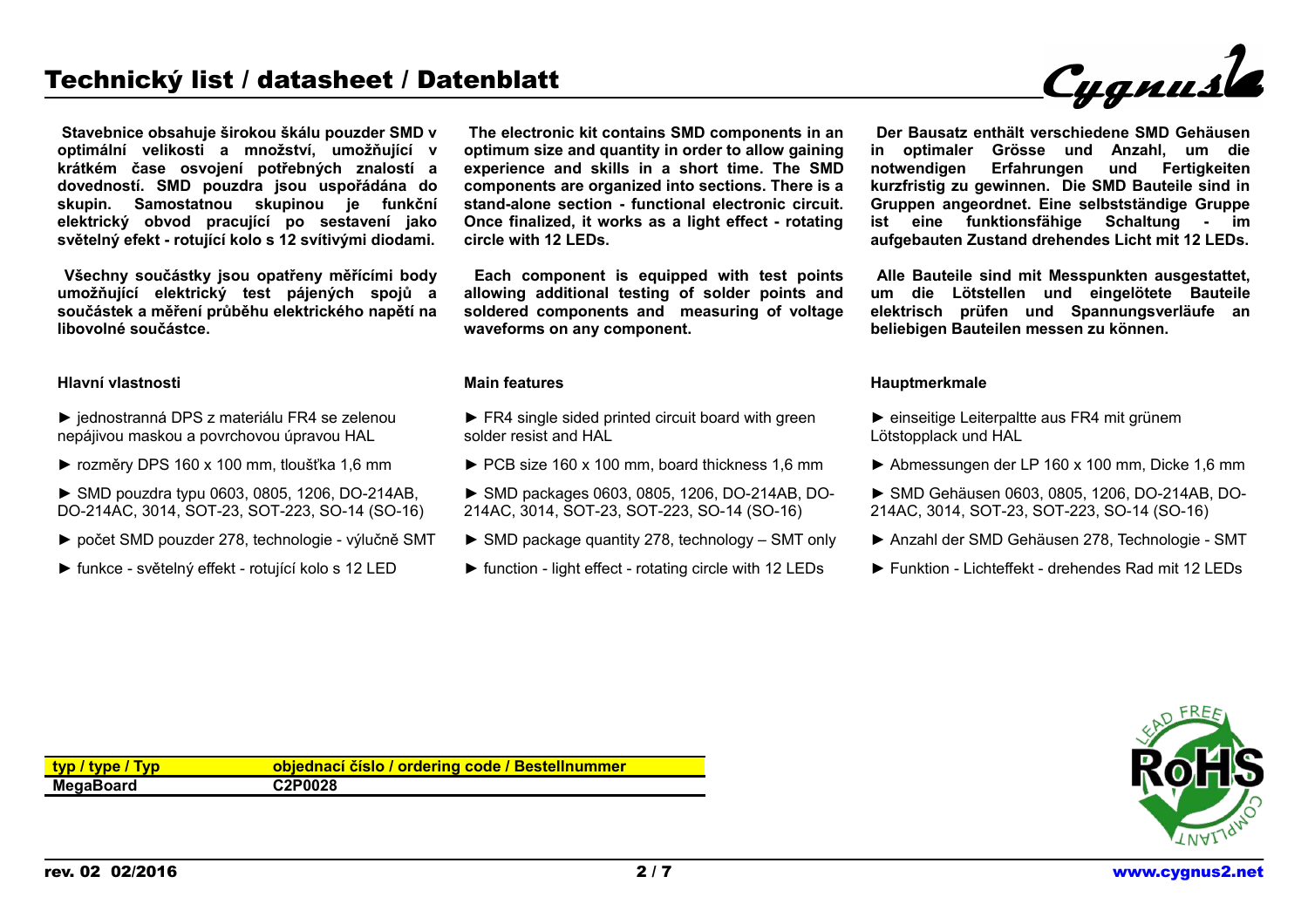

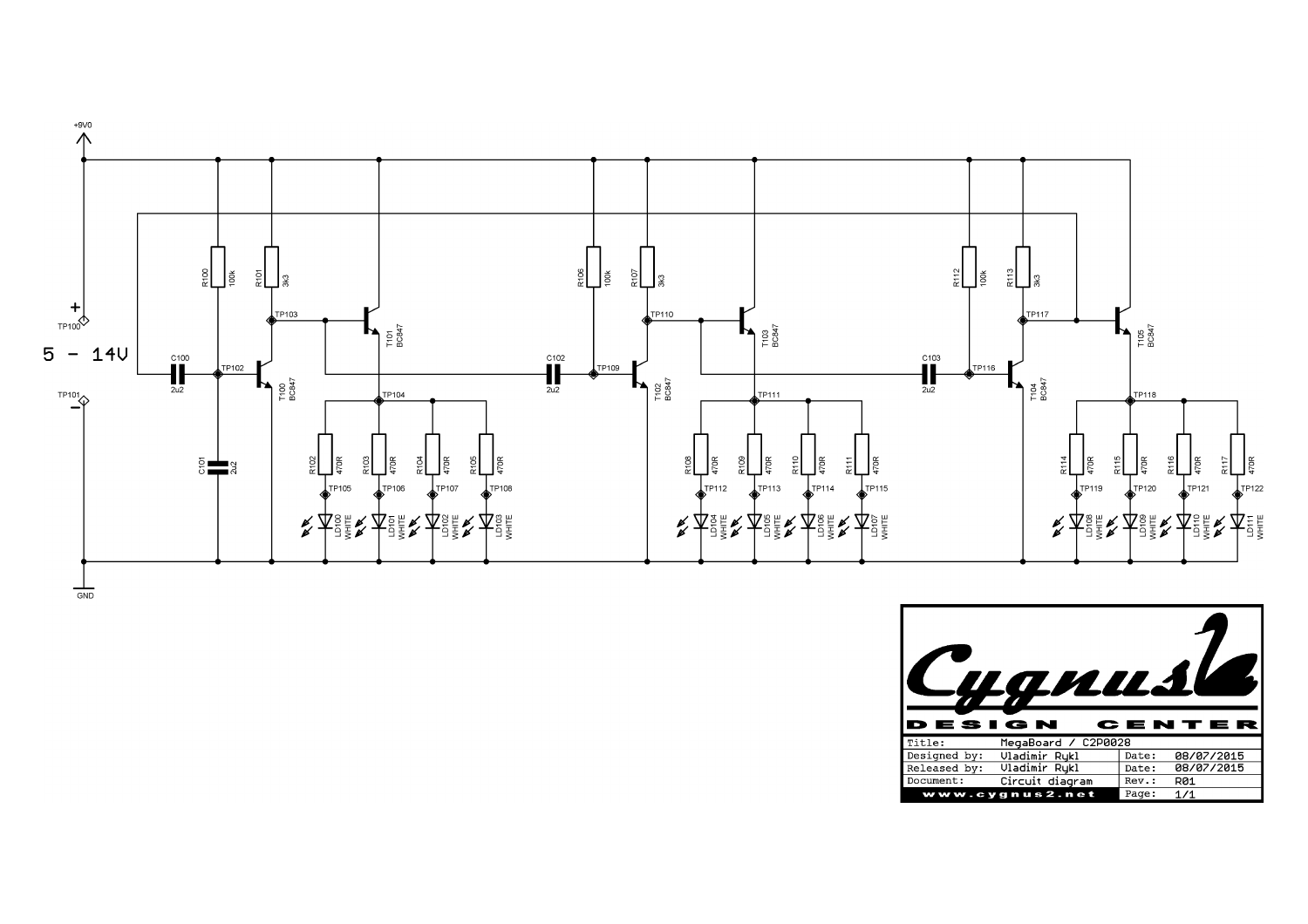

## component selector - light effect only

 $+$  470R/1206/12x  $+$  LED/3014/12 $\times$ 

 $+$  +  $+$  BC847/S0T-23/6 $\times$ 

- $+$  3k3/0805/3x
- $-1$  100k/0805/3x
- $+$   $+$  2u2/0805/4x

Osazovací plán / assembly drawing / Bestückungsplan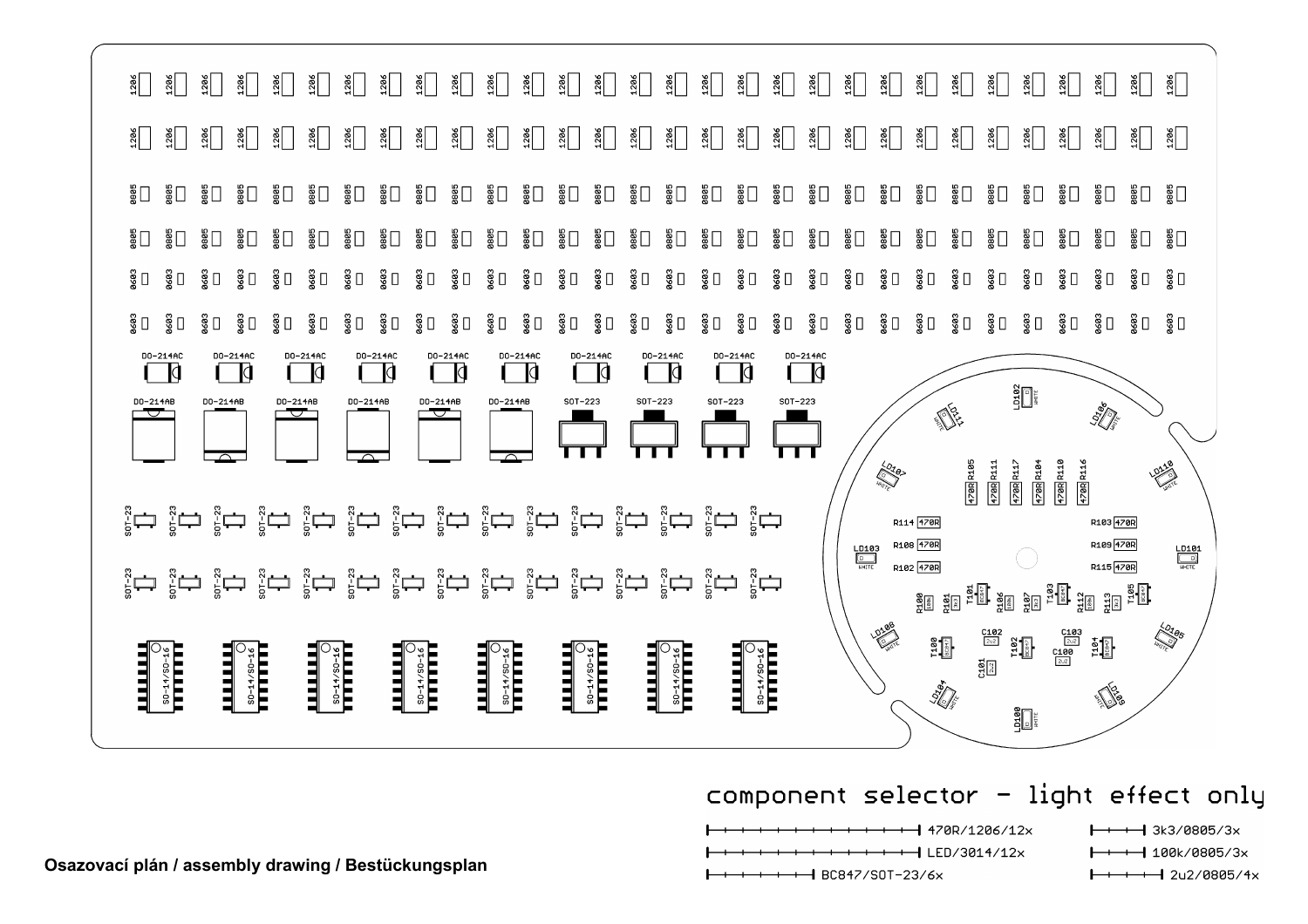Cygnusle

| Hodnota / typ    | <b>Přípustná odchylka</b>  | <b>Pouzdro</b> | <b>Počet</b>     | <b>Identifikátor</b>                                                               |
|------------------|----------------------------|----------------|------------------|------------------------------------------------------------------------------------|
| Value / type     | <b>Allowed deviation</b>   | <b>Package</b> | <b>Quantity</b>  | <b>Reference</b>                                                                   |
| Wert / Typ       | <b>Erlaubte Abweichung</b> | <b>Bauform</b> | <b>Stückzahl</b> | <b>Bezeichner</b>                                                                  |
| 470R             | $330R - 2k2$               | 1206           | $12 \,$          | R102, R103, R104, R105, R108, R109, R110, R111, R114, R115, R116, R117             |
| 3k3              | 2k7 - 3k9                  | 0805           | 3                | R101, R107, R113                                                                   |
| <b>100k</b>      | 68k - 150k                 | 0805           | 3                | R <sub>100</sub> , R <sub>106</sub> , R <sub>112</sub>                             |
| 2u2              | 2u2 - 4u7                  | 0805           | 4                | C100, C101, C102, C103                                                             |
| <b>BC847</b>     | <b>BC817</b>               | <b>SOT-23</b>  | 6                | T100, T101, T102, T103, T104, T105                                                 |
| <b>White LED</b> | any colour / 0805          | 3014           | 12               | LD100, LD101, LD102, LD103, LD104, LD105, LD106, LD107, LD108, LD109, LD110, LD111 |
| battery clip 9V  |                            | special        |                  |                                                                                    |

#### **Rozpiska A - světelný efekt / Bill Of Material A - light effect / Stückliste A - Lichteffekt**

## **Rozpiska B - nefunkční oblast / Bill Of Material B - non-functional area / Stückliste B - nichtfunktionsfähiger Bereich**

| <b>Pouzdro</b>  | Přípustná odchylka         | <b>Počet</b>     |
|-----------------|----------------------------|------------------|
| <b>Package</b>  | <b>Allowed deviation</b>   | <b>Quantity</b>  |
| <b>Bauform</b>  | <b>Erlaubte Abweichung</b> | <b>Stückzahl</b> |
| 1206            | $\blacksquare$             | 60               |
| 0805            | $\sim$                     | 60               |
| 0603            | $\sim$                     | 60               |
| <b>DO-214AB</b> |                            |                  |
| <b>DO-214AC</b> | $\blacksquare$             | 10               |
| <b>SOT-223</b>  | $\blacksquare$             |                  |
| <b>SOT-23</b>   | $\blacksquare$             | 30               |
| SO-14           | SO-16                      |                  |
| DPS / PCB / LP  |                            |                  |

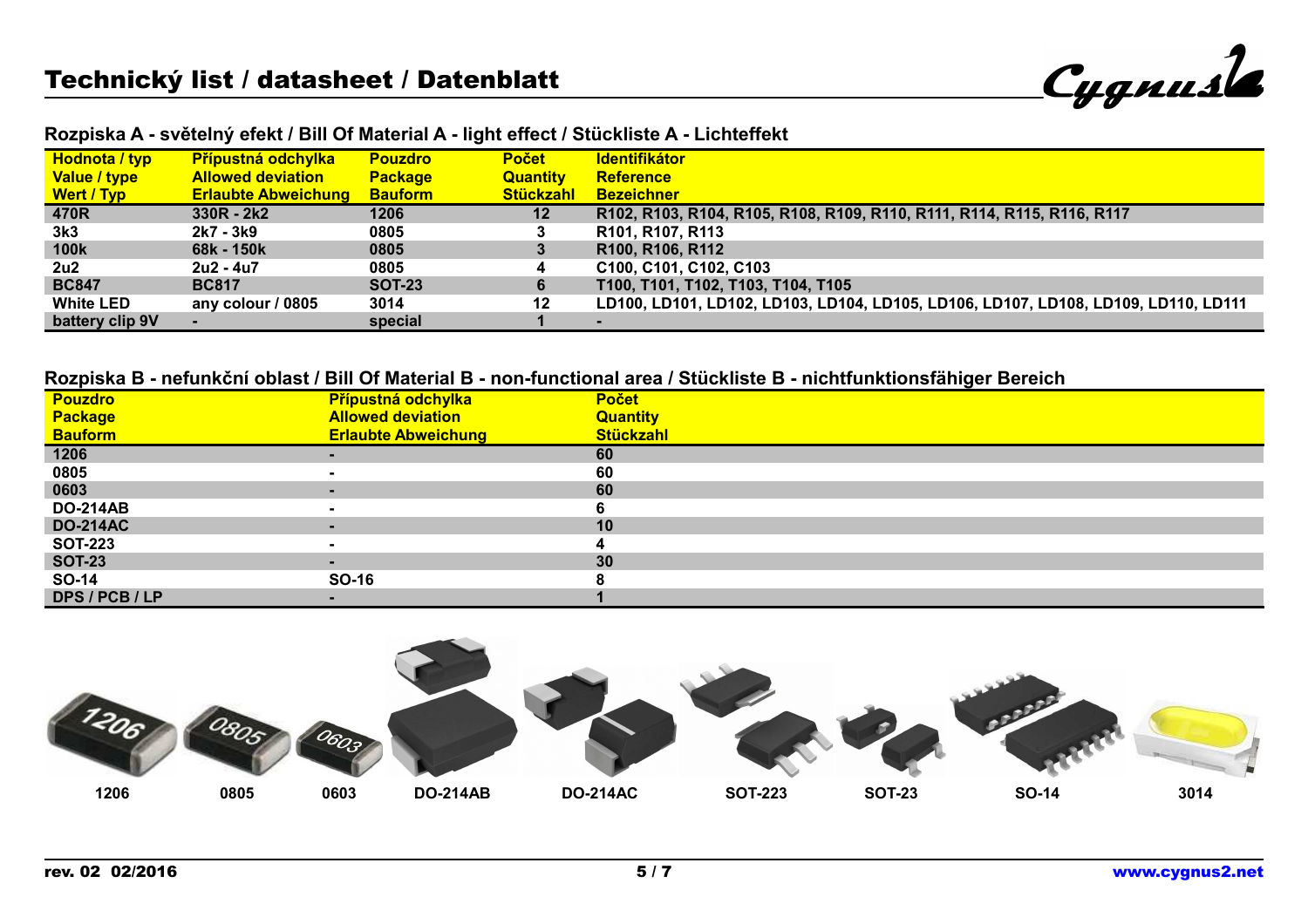

## **Popis obvodu**

 Elektronický obvod pracuje jako světelný efekt rotující světelné kolo s 12 LED. V jednom okamžiku svítí vždy pouze jedna skupina 4 LED. Napájení zajišťuje baterie 9V typu 6F22.

## **Circuit description**

 The electronic circuit works as a light effect - rotating circle with 12 LEDs. At the same time, there is only one group of 4 LEDs turned on. It is powered by 9V battery type 6F22.

## **Schaltungsbeschreibung**

 Die elektronische Schaltung arbeitet als ein Lichteffekt - drehendes Rad mit 12 Leuchtdioden. Zum demselben Zeitpunkt leuchtet immer nur eine Gruppe von 4 LED. Versorgung mit einer 9V Batterie Typ 6F22.

#### Charakteristické údaje / Electrical characteristics / Elektrische Kennwerte

| <b>Parametr / Parameter / Parameter</b>                                    |            | <b>Min.</b> | <b>TVD.</b> |      | Jednotka / Unit / Einheit |
|----------------------------------------------------------------------------|------------|-------------|-------------|------|---------------------------|
| napájecí napětí / supply voltage / Versorgungsspannung                     | V cc       | 5,0         | 9,0         | 14.0 |                           |
| napájecí proud / current consumption / Versorgungsstrom @ Vcc = 9,0 V      | <b>ICC</b> | 15.0        | 20,0        | 25.0 | mА                        |
| rozsah pracovních teplot / operating temperature range / Temperaturbereich |            | $-20$       | +25         | +80  | $\circ$                   |